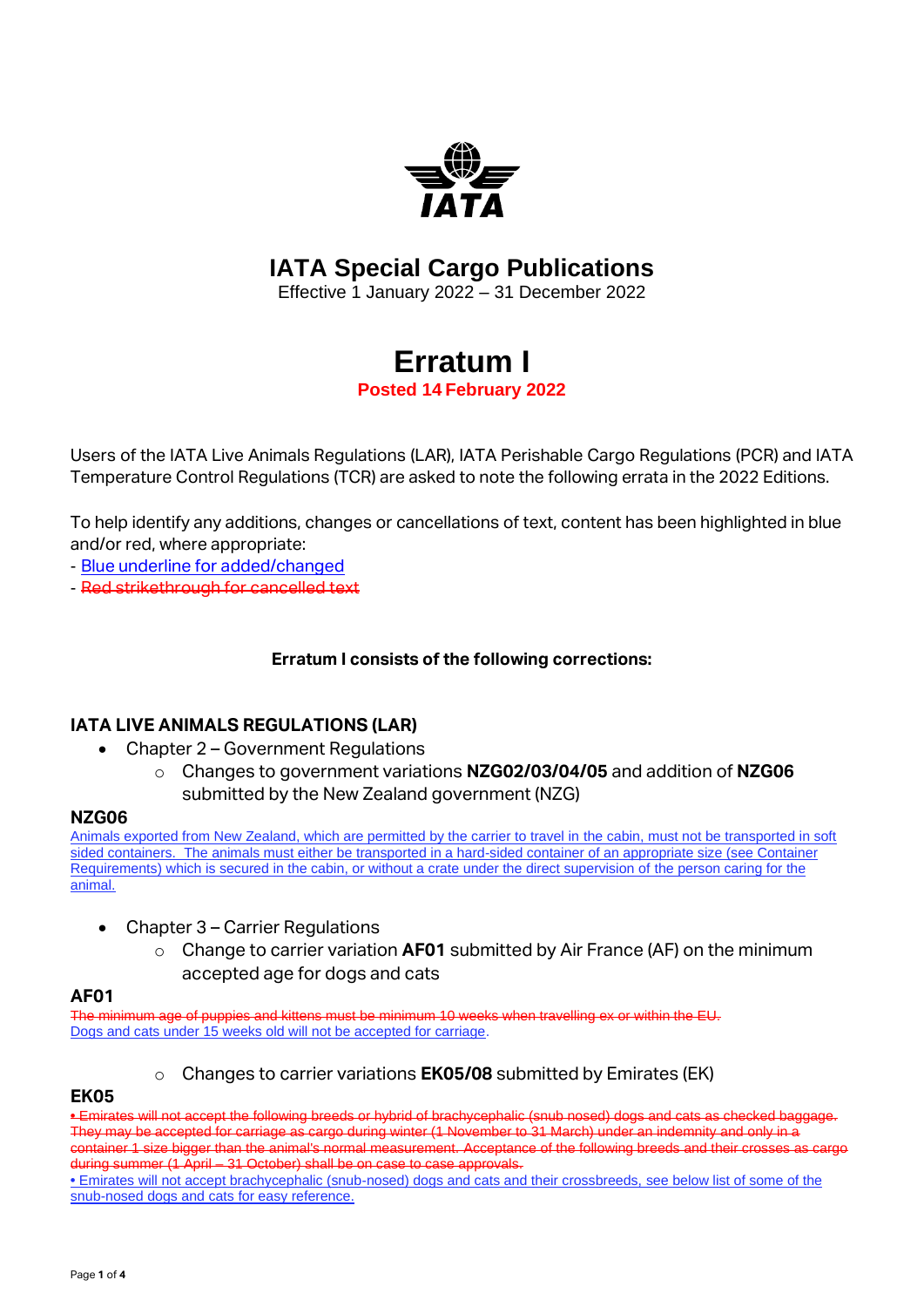| <b>Dogs</b>                          | Cats                  |
|--------------------------------------|-----------------------|
| Affenpincher,                        | British shorthair,    |
| <b>American Cocker Spaniel</b>       | Burmese.              |
| <b>Boston Terrier</b>                | Exotic shorthair,     |
| <b>Boxer</b>                         | Exotic Fold (Foldex), |
| <b>Brussels Griffon</b>              | Himalayan,            |
| <b>Bulldog (all types)</b>           | Persian               |
| <b>Bullmastiff</b>                   | <b>Scottish Fold</b>  |
| <b>Cane Corso</b>                    | <b>Selkirk Rex</b>    |
| <b>Cavalier King Charles Spaniel</b> |                       |
| Chihuahua (apple headed)             |                       |
| Chow chow                            |                       |
| Dogo Argentino                       |                       |
| Dogue de Bordeaux                    |                       |
| <b>Japanese Chin</b>                 |                       |
| <b>King Charles Spaniel</b>          |                       |
| <b>Lhasa Apso</b>                    |                       |
| Lowchen,                             |                       |
| <b>Neapolitan Mastiff</b>            |                       |
| Newfoundland                         |                       |
| <b>Pekingese</b>                     |                       |
| <b>Pit Bull Terrier</b>              |                       |
| <b>Presa Canario</b>                 |                       |
| Pug (all types)                      |                       |
| <b>Shar-Pei</b>                      |                       |
| <b>Shih Tzu</b>                      |                       |
| <b>Staffordshire Terrier</b>         |                       |
| <b>Tibetan Spaniel</b>               |                       |

#### **EK08**

–for dogs and cats, nick name, breed name and microchip number / identification mark (nick name and microchip number / identification mark to be shown on the animal's travel container);

#### o Change to carrier variation **KL08** submitted by KLM (KL) on the minimum accepted age for dogs and cats

#### **KL08**

All dogs and cats with final destination in the Netherlands must be vaccinated against rabies. Always check the country regulations of final destination; the minimum age of puppies and kittens must be 10 weeks when travelling out of or within the EU. Dogs and cats under 15 weeks old will not be accepted for carriage.

- Chapter 8 Container Requirements
	- o Corrections made to CR1
		- Content duplications have been removed
		- Placement of illustrations has been corrected

#### **MATERIALS**

Example of a rigid plastic container and an example of a wooden container:

#### **Example**

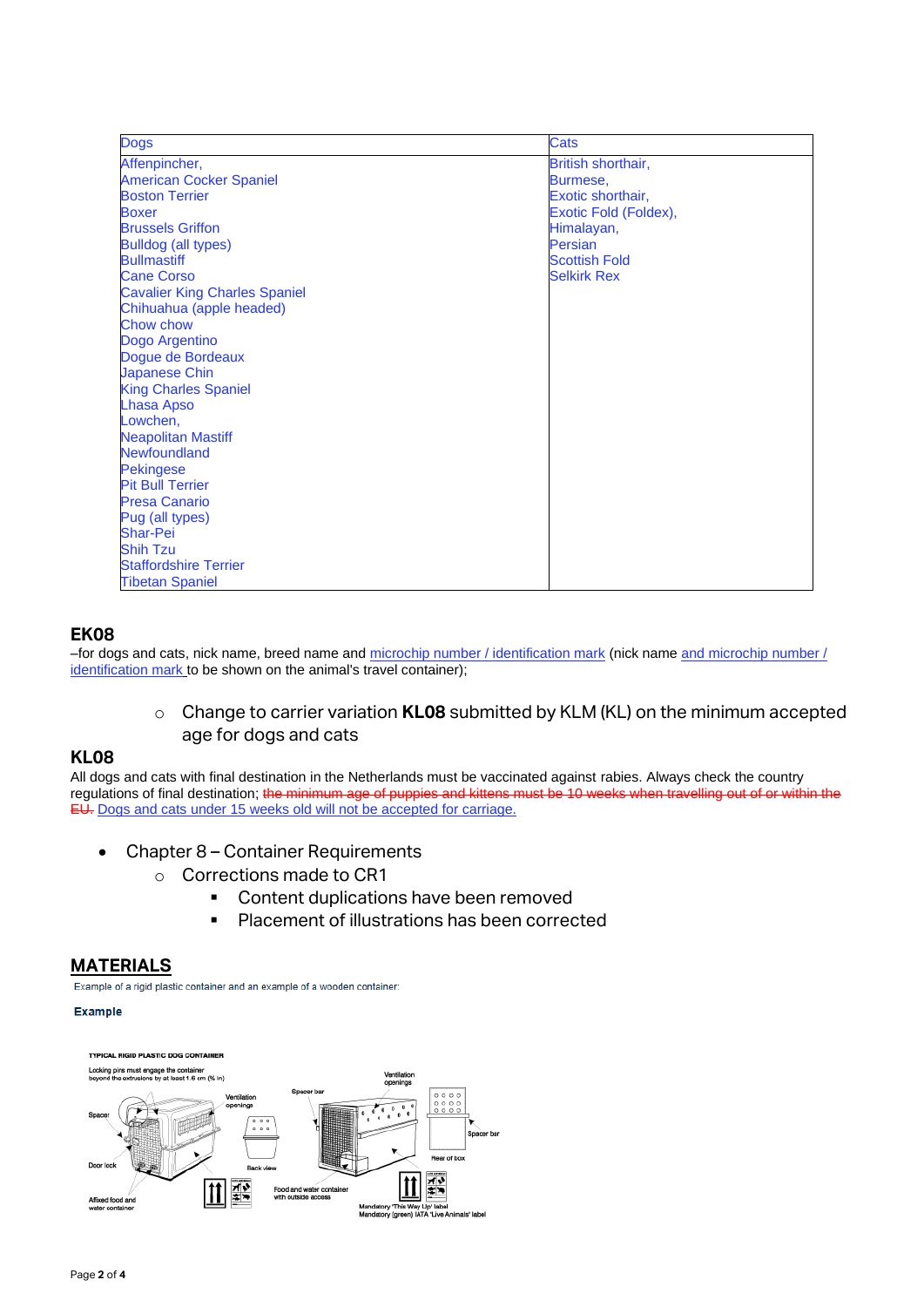■ Omitted illustrations have been restored

## **DOOR**



## **LABELLING**